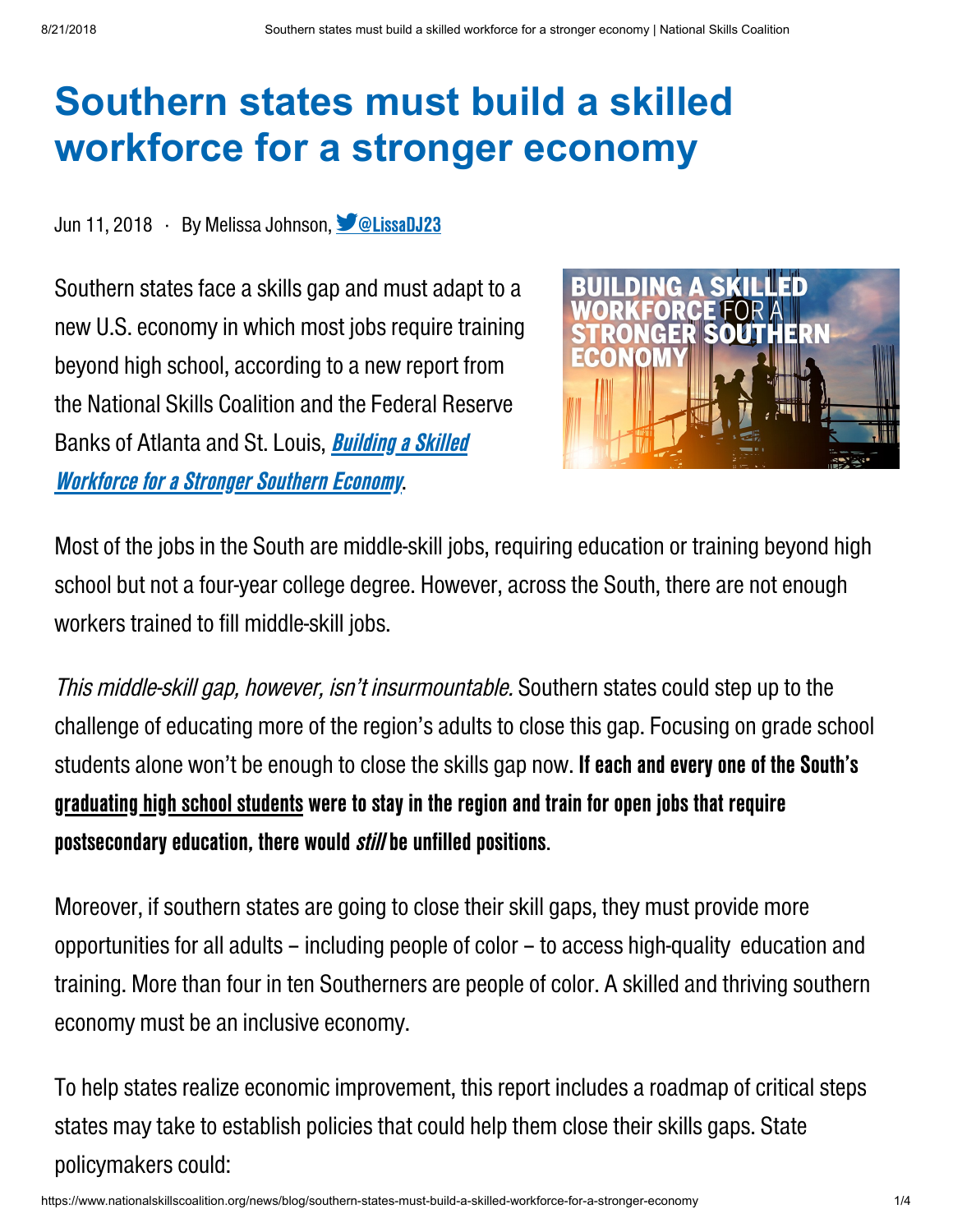- Use workforce development strategies, such as sector partnerships and work-based learning, as economic development tools capable of meeting industry needs.
- Invest in communities to implement high-quality workforce development strategies at the  $\bullet$ local level.
- Establish job-driven financial aid programs that are available to a wide range of students.  $\bullet$
- Form middle-skill training pathways and include comprehensive supportive services that enable completion.
- Create state data systems that provide accountability on how training programs are helping residents with diverse needs get skilled jobs.

State policymakers could consider also easing their path to implementation of these steps by taking the following actions, which could help unite a broad set of stakeholders around a common plan for skills development:

- Set a bold goal for increasing the number of adults trained for skilled jobs.
- Create a cross-agency "Skills Cabinet," and task agency leaders with working together to develop and implement a strategy for meeting the state's postsecondary attainment goal for adults.

In addition to the roadmap, this report also includes examples of current policy from southern states, proving that these policy changes may be implemented in the region's unique context. Residents, businesses, and state economies are counting on their leaders to examine these policies and take the appropriate steps that will help them thrive now and in the future. In conjunction with thelaunch of this southern-focused report, National Skills Coalition is launching its Southern Skills Policy Initiative. Through this Initiative, National Skills Coalition will work with teams in five states –Georgia, Mississippi, North Carolina, Tennessee, and Texas – to advance policies that can build a skilled workforce.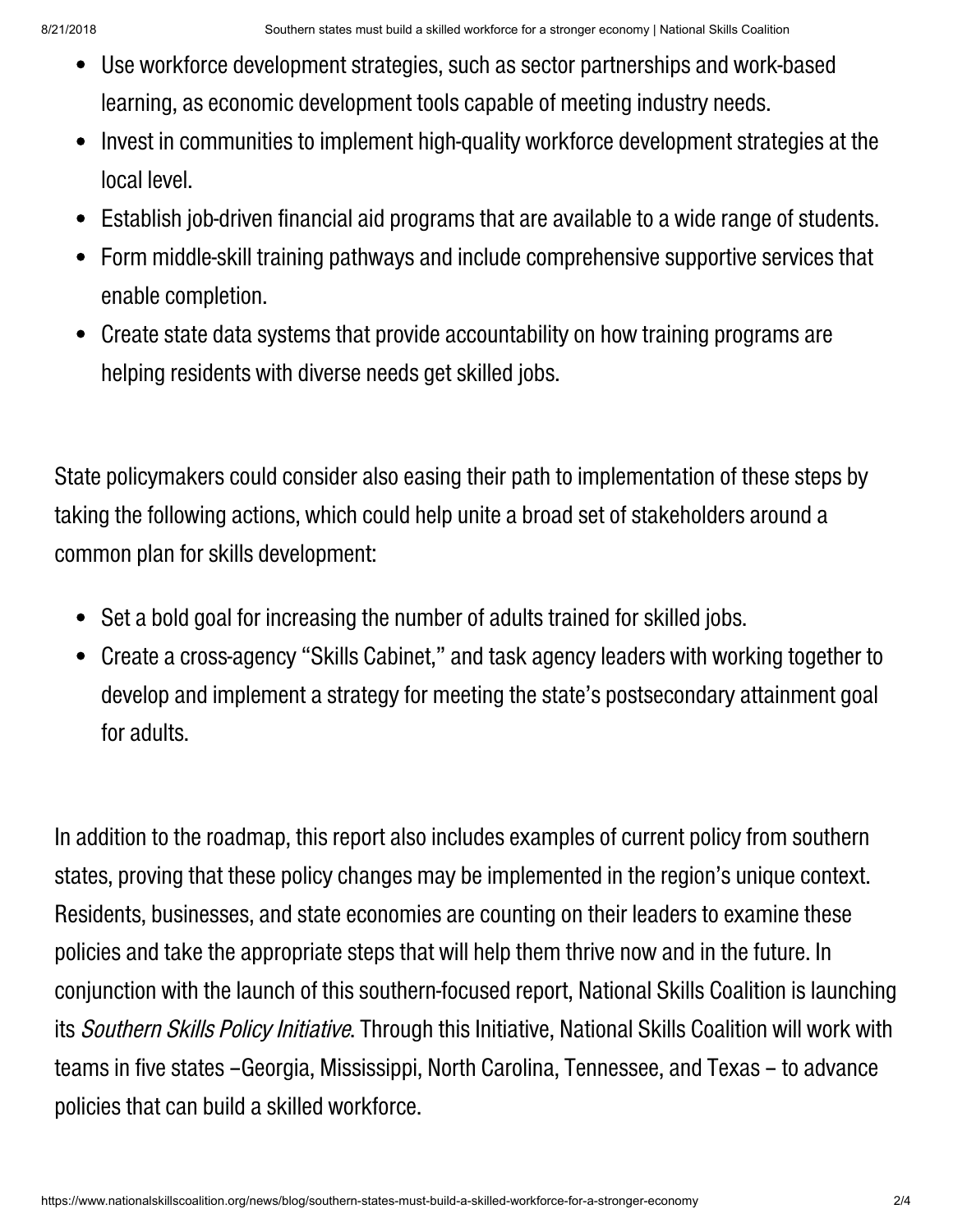Over the next year, National Skills Coalition will work intensively with partners in Georgia, North Carolina, and Tennesseeto put forward state policies that help workers and businesses in those states to get the skills they need to compete:

In Georgia, we will promote policies that prepare more residents for skilled jobs by making it easier for people with low incomes to afford postsecondary training. Partner organizations include Center for Working Families, Georgia Budget and Policy Institute, Annie E. Casey Foundation Atlanta Civic Site, Atlanta Career Rise, and Metro Atlanta Chamber.

In North Carolina, we will conduct research and engage key stakeholders to build more equitable pathways and work-based learning opportunities for skilled careers for students and workers of color and other underserved populations. Initial partner organizations include North Carolina Justice Center, North Carolina Community College System, and Eastern Carolina Workforce Development Board.

In Tennessee,we will identify policies that address the non-academic and advising needs of working students so they can succeed in postsecondary training, as well as opportunities to promote apprenticeship, work-based learning, and postsecondarytraining that responds to industry needs. . Partner organizations include Complete Tennessee and the Nashville Chamber of Commerce.

National Skills Coalition will also work with partners in Mississippi and Texas in 2018 to support in-state discussions on apprenticeship and work-based learning.

In Mississippi, we will discuss policies that help more parents build their skills while supporting their families by providing child care assistance to workers in pre-apprenticeship and apprenticeship programs. Partner organizations include Mississippi Low-Income Child Care Initiative and Moore Community House Women in Construction Program.

In Texas, we will discuss policies that expand apprenticeship and work-based learning opportunities for both adults and young people. Initial partner organizations include Educate